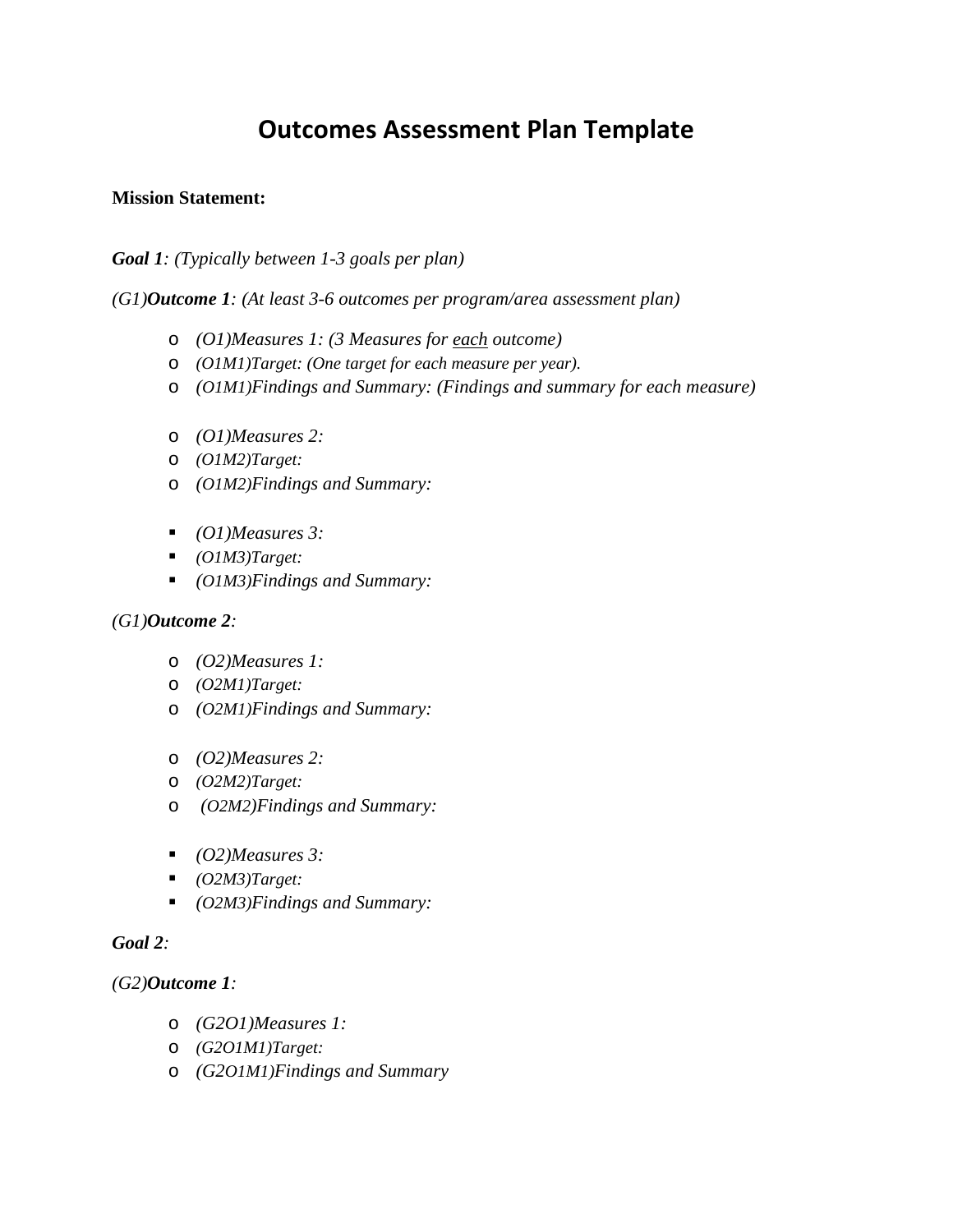- o *(G2O1)Measures 2:*
- o *(G2O1M2)Target:*
- o *(G2O1M2)Findings and Summary:*
- *(G2O1)Measures 3:*
- *(G2O1M3)Target:*
- *(G2O1M3)Findings and Summary:*

# *(G2)Outcome 2:*

- o *(G2O2)Measures 1:*
- o *(G2O2M1)Target:*
- o *(G2O2M1)Findings and Summary:*
- o *(G2O2)Measures 2:*
- o *(G2O2M2)Target:*
- o *(G2O2M2)Findings and Summary:*
- *(G2O2)Measures 3:*
- *(G2O2M3)Target:*
- *(G2O2M3)Findings and Summary:*

**Analysis and Recommendations:** After reviewing your assessment plan, please answer the following questions:

- o What do your assessment plan results indicate regarding outcomes that require additional attention? Please discuss the impact of assessment results for each outcome separately.
- o What do your assessment plan results indicate regarding outcomes that were met? Please discuss the impact of assessment results for each outcome separately.
- o Identify and discuss program improvements in recent years citing key reasons for change.
- o Given this discussion and analysis, please provide recommendations that will support progress towards achieving program/area mission and goals.

**Action Plan:** Once you have given recommendations for program/area improvement, you will need to include follow-up action items. Each action item should have the following:

- 1. Description
- 2. Indicate related Outcome.